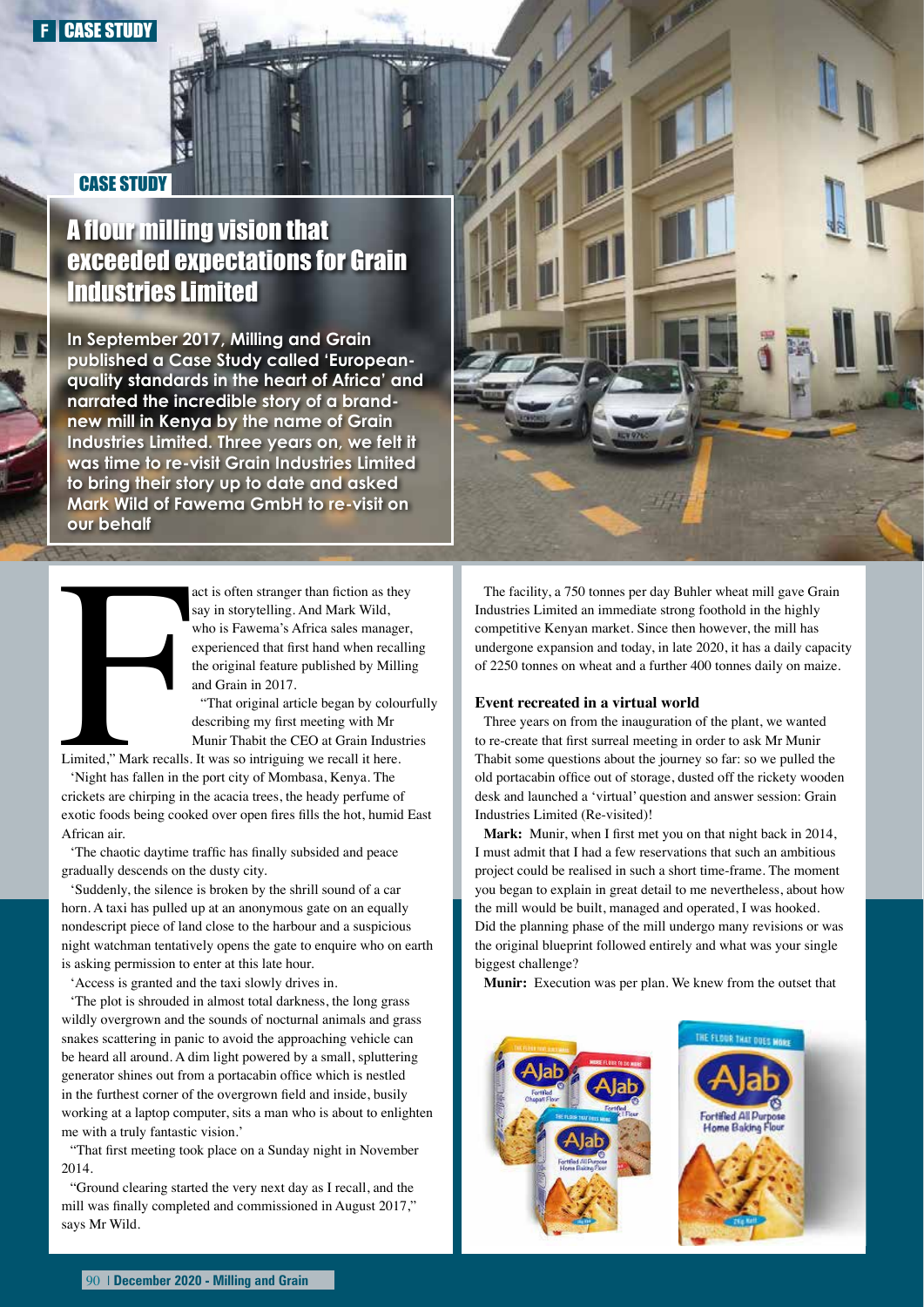

the plan had to be meticulously drawn-up and it was. Nothing was left to chance and no corners were cut. Our biggest challenge was meeting customer demand in the initial phase immediately when we started milling and packing. We under-estimated the volume of sales and we had perpetual stock outs.

Mark: Now you've recently completed an expansion, would you say that your objectives have been achieved?

**Munir:** On balance, with God`s grace and a very committed team, our objectives have been realised. As already stated, our installed wheat mill capacity has tripled from 750 tonnes per day to 2250 tonnes per day, although we are not at full capacity utilization.

Our wheat bran customers are located in export markets in the Middle East and Asia and we are constantly increasing this side of the business.

Moreover, we have diversified our product portfolio by

commissioning a 400 tonnes per day maize mill.

Since our planning was automation from the outset, our head count has increased marginally. Quality has been one of our pillars hence the Food Safety System Certification 22000 (FSSC 22000; latest version) in January 2019, one and a half years from GIL´s inception.

The latest version of FSSC 22000 is very stringent and I am not aware of any miller in Kenya who has achieved this. In addition, our brand "Ajab" has recently been awarded a "Super-brand" status.

In our three years of operations, we have won the Best New Business of the Year Award 2017 within four months from the start of our operations, the Best Customer Focus Company of the Year 2018 and the Best Growth Strategy of the Year 2019 awarded by the Kenya National Chamber of Commerce and Industry (KNCCI)- Coast Chapter. Not to forget, we were also second runners-up as